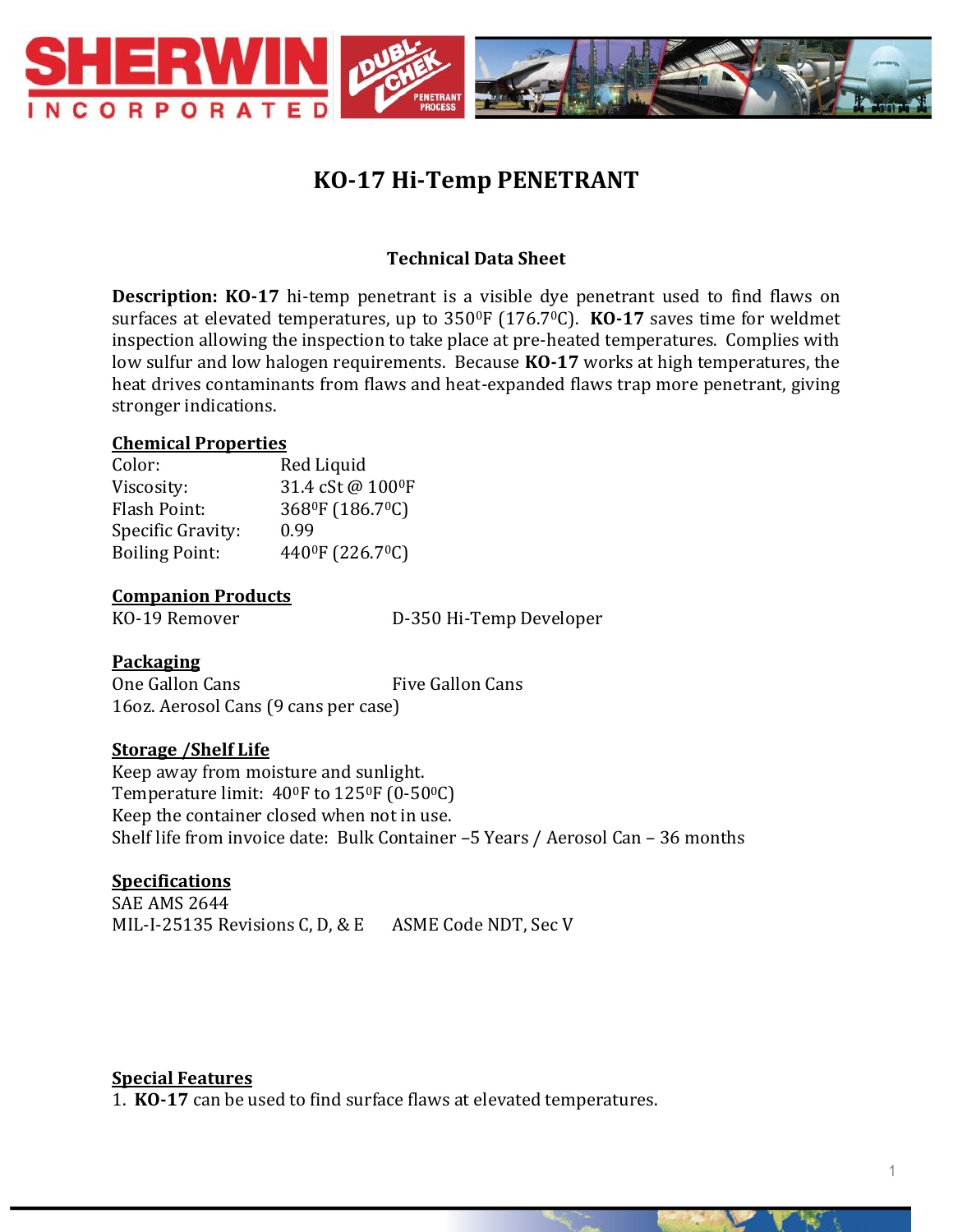

- 2. **KO-17** meets the ASME code qualification procedure compliance.
- 3. **KO-17** meets the requirements for low sulfur and halogen.
- 4. **KO-17** requires less dwell time.
- 5. **KO-17** is a water washable visible dye penetrant.

### **Instructions**

**Note:** These instructions describe the basic process, but they may need to be amended by the user to comply with applicable specification and/or inspection criteria provided by the contracting agency.

1. **Application:** Apply hi-temp **KO-17** penetrant by spray or brush to a limited area. The area to which the penetrant is to be applied should not be too large, so processing can be completed within penetrant and developer dwell time restraints. The size of the area will vary with inspection temperatures, part geometry, and operator experience.

2. **Dwell:** The penetrant must be allowed to dwell on the part surface to promote the penetrant time to enter any surface flaws. At higher temperatures, penetration occurs more quickly.

| $225^0 - 350^0$ F (107.2°C – 176.7°C)                          | 30 seconds    |
|----------------------------------------------------------------|---------------|
| $175^0 - 225^0$ F (79.4 <sup>o</sup> C – 107.2 <sup>o</sup> C) | 1-2 minutes   |
| $125^0 - 175^0$ F (51.7 <sup>o</sup> C – 79.4 <sup>o</sup> C)  | 2-3 minutes   |
| $75^0 - 125^0$ F (23.9 <sup>o</sup> C – 51.7 <sup>o</sup> C)   | 3-10 minutes  |
| $50^0 - 75^0$ F (10 <sup>o</sup> C – 23.9 <sup>o</sup> C)      | 10-30 minutes |

Allowances must be made for contamination levels and flaw sizes.

3. **Removal**: Wipe the surface with paper or soft clean cloth towels to remove as much **KO-17** as possible from the surface part. Spray **KO-19** remover directly onto the surface of the part in a thin coat and immediately wipe from the part surface. The part is then wiped with a water saturated towel or cloth to remove the last traces of penetrant. Finally a dry wipe is used to remove any water from the part.

4. **Drying**: Use paper or cloth toweling to dry the part's surface thoroughly. Special drying time before applying developer to heated parts should not be required.

5. **Developing**: **D-350** developer should be sprayed on the part surface from a distance of 6-8 inches immediately after the excess penetrant has been removed and the part has dried. Apply a thin even coat, two or three thin coats are preferred to a single, heavy coat.

6. **Inspection:** Observe the surface for defect indication formation while the developer is applied. Final surface examination should begin within a minute or two after developer application. Surface examination should be completed as quickly as practical, and within ten or fifteen minutes.

# **Health & Safety**

**KO-17** hi-temp penetrant should be used with adequate ventilation and away from sparks, flame, since it is applied to heated surfaces. Wear protective clothing and equipment.